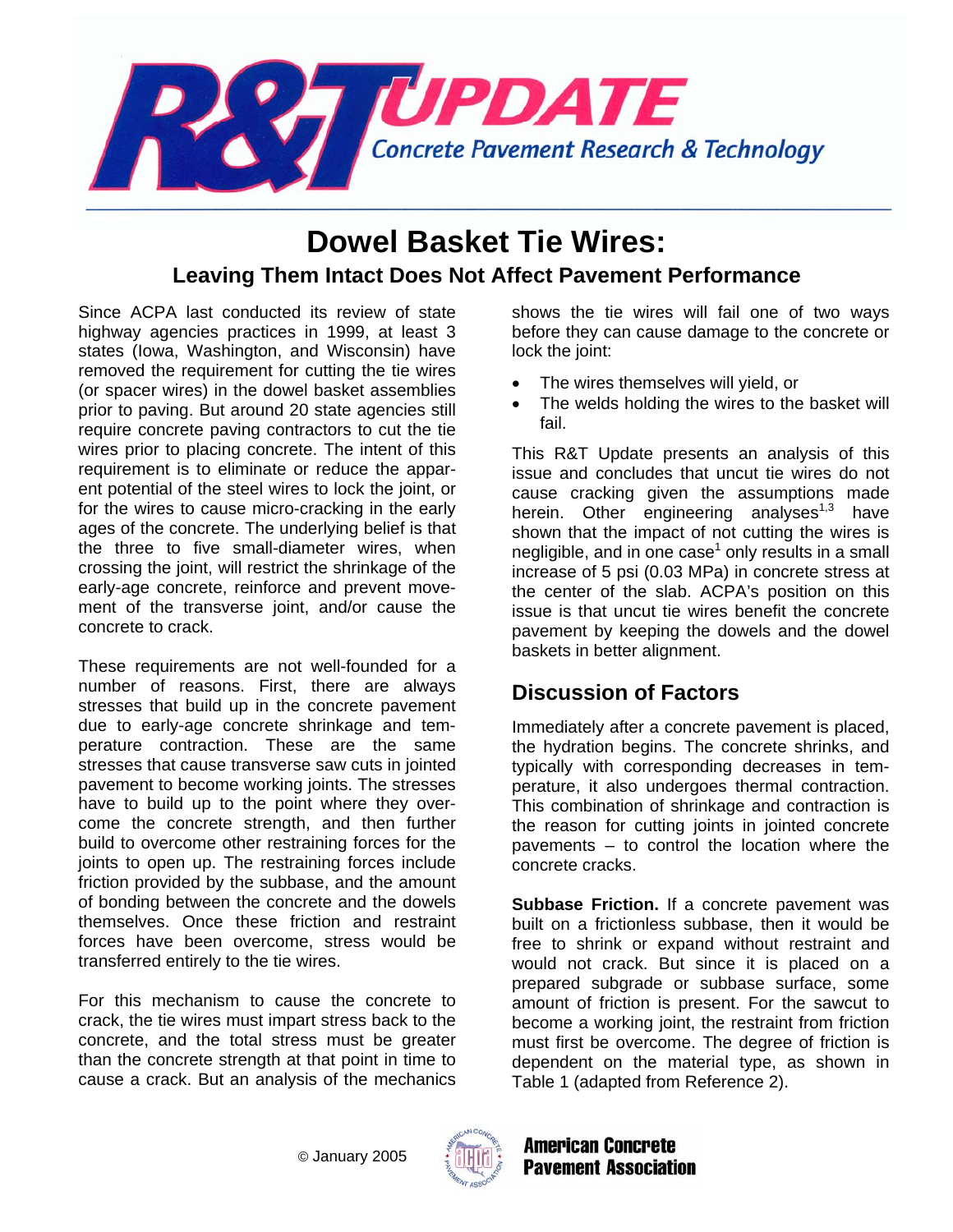| <b>Subbase</b>               | <b>Coefficient of</b><br><b>Friction</b> |
|------------------------------|------------------------------------------|
| Natural subgrade             | 1.0                                      |
| Lime-treated clay soil       | 1.5                                      |
| Dense-graded granular        | 1.5                                      |
| Bituminous surface treatment | 3.0                                      |
| Crushed stone                | 6.0                                      |
| Asphalt stabilized (smooth)  | 6.0                                      |
| Asphalt stabilized (rough)   | 15.0                                     |
| Asphalt-treated open-graded  | 15.0                                     |
| Cement-treated open-graded   | 15.0                                     |
| Cement-stabilized            | 10.0                                     |
| Lean concrete / econocrete   | 15.0                                     |

**Table 1. Friction coefficients for various subbase materials.2**

Subbase friction is important, because it is the first force that must be overcome before stress might begin to develop in the spacer wires of the basket. For example, assuming an 8-in. concrete pavement with 12-ft wide by 15-ft long slabs on a crushed stone base, the force required to overcome frictional restraint and move the pavement is 27,000 lbs.

**Dowel Bar Bond.** The concrete also bonds to the dowel bars, with the degree of bond dependent upon the type of dowel bar surface or the coating applied to the surface. The amount of bond can be measured using a dowel bar pullout test, such as the Kansas Department of Transportation's Test Method KT-MR-16, *Testing of Dowel Bars Placed in Concrete for Resistance to Removal (Pull Out)*. The concrete-dowel bond is the other restraining force that must be overcome before any stress might be transferred or applied to the tie wires in the dowel basket. Manufacturerapplied dowel coatings typically provide more bond-breaking action than field-applied coatings, as shown in Table 2 (adapted from Reference 3).

Assuming a typical value of 1000 lbs per bar (noting the pullout test values in Table 2 and the fact that most specifications require either a manufacturer-applied or field-applied bond breaker), 12 bars along the width of a typical pavement slab requires 12,000 lbs of force to overcome the concrete-dowel bond.

|  | Table 2. Dowel bar pullout load test results. <sup>3</sup> |  |  |  |  |
|--|------------------------------------------------------------|--|--|--|--|
|--|------------------------------------------------------------|--|--|--|--|

| <b>Dowel Bar Coating</b> | <b>Pullout Load</b><br>Avg. of 3 Tests |              |  |
|--------------------------|----------------------------------------|--------------|--|
|                          | Lbs                                    | % of control |  |
| TECTYL 164               | 700                                    | 5%           |  |
| TECTYL 506               | 930                                    | 7%           |  |
| Asphalt MC-250           | 970                                    | 7%           |  |
| SAE 30 Oil               | 1,600                                  | 12%          |  |
| Grease                   | 2,350                                  | 18%          |  |
| Meadows Duo-Guard        | 6,670                                  | 50%          |  |
| CONTROL - Uncoated       | 13,350                                 | 100%         |  |

**Resistance of tie wires.** Once the friction force of the subbase and the dowel coating bond has been overcome, then some amount of stress is applied to uncut tie wires on the dowel basket. Most dowel baskets have three to five tie wires that are welded in place to hold the basket aligned during fabrication, assembly, transport, handling, and installation on the grade. The wires are typically 0.177, 0.250, or 0.307 inches in diameter and are held in place by welds on the upper support of the basket. Shop drawings are available from manufacturers that show specific dowel basket dimensions.

For this analysis, conservatively assuming that five tie wires at 0.307 inches in diameter are used in fabrication of the dowel assembly, there is a total cross-sectional area of 0.37 square inches of tie steel crossing the joint. With a yield stress of 60 ksi, the tie wires require a tensile load before failure of 22,207 lbs.

**Resistance of welds.** A separate analysis<sup>3</sup> documented that the maximum force required to break a tie wire weld in shear depended on the diameters of both the tie wire and the transverse supporting wire, as shown in Table 3 (adapted from Reference 3).

Once again, assuming 3150 lbs (a conservative value) is required to break each weld, brings the total resistance of 5 wires to 15,750 lbs. Given this case, the welds will break before the tie wires yield.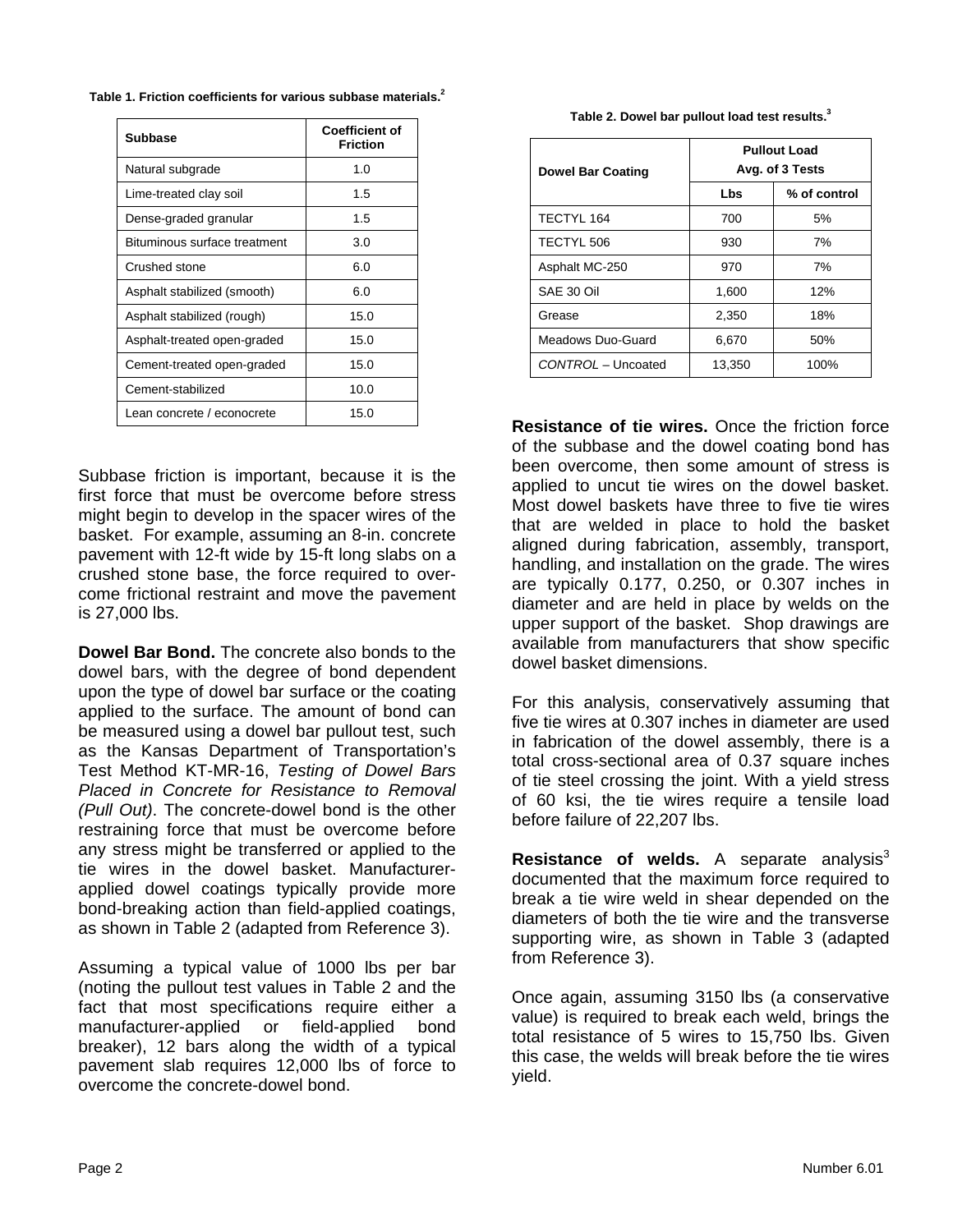|                | <b>Tie Wires</b> | Side Frame Transverse<br><b>Supporting Wires</b> |          |  |
|----------------|------------------|--------------------------------------------------|----------|--|
| Gauge *        |                  | 1/0<br>2/0                                       |          |  |
|                | Diameter (in.)   | 0.306                                            | 0.331    |  |
| $\overline{7}$ | 0.177            | 1285 lbs<br>1412 lbs                             | N/A      |  |
| 3              | 0.250            | <b>1578 lbs</b>                                  | 1694 lbs |  |
|                |                  |                                                  |          |  |

**Table 3. Dowel basket assembly weld shear test results.3**

\* Washburn & Moen

**Shrinkage and Contraction Force.** The force applied to the tie wires by the concrete as it shrinks due to hydration and drying, and contracts due to lowered temperatures, is compared to the resistance capacity of the tie wires and/or welds to determine the possibility of intact wires causing joint lock-up or other failures.

Given the same joint spacing assumption as before, (15 ft), a 30ºF temperature differential, and the coefficients as shown in Equation 5, then the joint will hypothetically open up 0.036 in. It should be pointed out that the pullout resistance of dowel bars is developed through static friction that occurs over a much shorter distance than the distance required to develop even moderate levels of stress in the wires or welds.<sup>3</sup> To determine the force on the wires, we used Equation 5 with the same assumptions as in previous cases. The force on each wire is 6400 lbs, which is much greater than the pullout resistance of typical dowel installations, and is also greater than the weld strength of typical tie wire welds.

### **Equations**

*Friction force: 3,4 [\\*](#page-2-0)*

$$
F_f = \frac{W \cdot (L/2) \cdot f \cdot w_l}{2} \tag{1}
$$

Where:

 $F_f$  = friction force, lbs W = weight of slab,  $\text{lb/ft}^2$  $= \rho_c \cdot (t/12)$ 

 $\rho_c$  = density of concrete, 150 lb/ft<sup>3</sup>  $t =$  thickness of slab, in.  $L =$  slab length (trans. joint spacing), ft  $f = coefficient of friction$  $w_1$  = lane width, ft

#### *Dowel bar bond:*

$$
F_d = N_d \cdot f_b \tag{2}
$$

Where:

 $F_d$  = total dowel bond force, lbs  $N_d$  = number of dowels per basket  $f_b$  = pullout resistance of one dowel, lbs

#### *Tie wire resistance:*

$$
F_t = N_w \cdot \pi \left(\frac{\varphi}{2}\right)^2 \cdot f_y \tag{3}
$$

Where:

 $F_t$  = tie wire resistance, lbs  $N_w$  = number of wires per dowel basket  $\phi$  = diameter of wire, in.  $f_v$  = yield strength of steel wire, psi

#### *Weld resistance:*

$$
F_w = N_w \cdot f_w \tag{4}
$$

Where:

 $F_w$  = total weld resistance, lbs  $N_w$  = number of wires per dowel basket  $f_w$  = yield strength of one weld, lbs

#### *Shrinkage and contraction force:*

$$
F_{s+c} = \frac{d_{s+c} \cdot a_s \cdot E_s}{l_t} \tag{5}
$$

Where:

- $F_{s+c}$  = force from shrinkage & contraction
- $d_{s+c}$  = displacement due to shrinkage and contraction on one side of joint
	- $= [\varepsilon_c \cdot (L/2 \cdot 12)] + [\alpha_c \cdot \Delta T \cdot (L/2 \cdot 12)]$
- $\varepsilon_c$  = coefficient of concrete shrinkage  $= 0.0005$  in/in
- $\alpha_c$  = concrete coef. of thermal expansion  $= 0.000005$  in/in/<sup>o</sup>F

<span id="page-2-0"></span> <sup>\*</sup> This equation is a commonly-used, crude linear approximation of the slab-subbase friction relationship. A more accurate approach can be found in Reference 1.